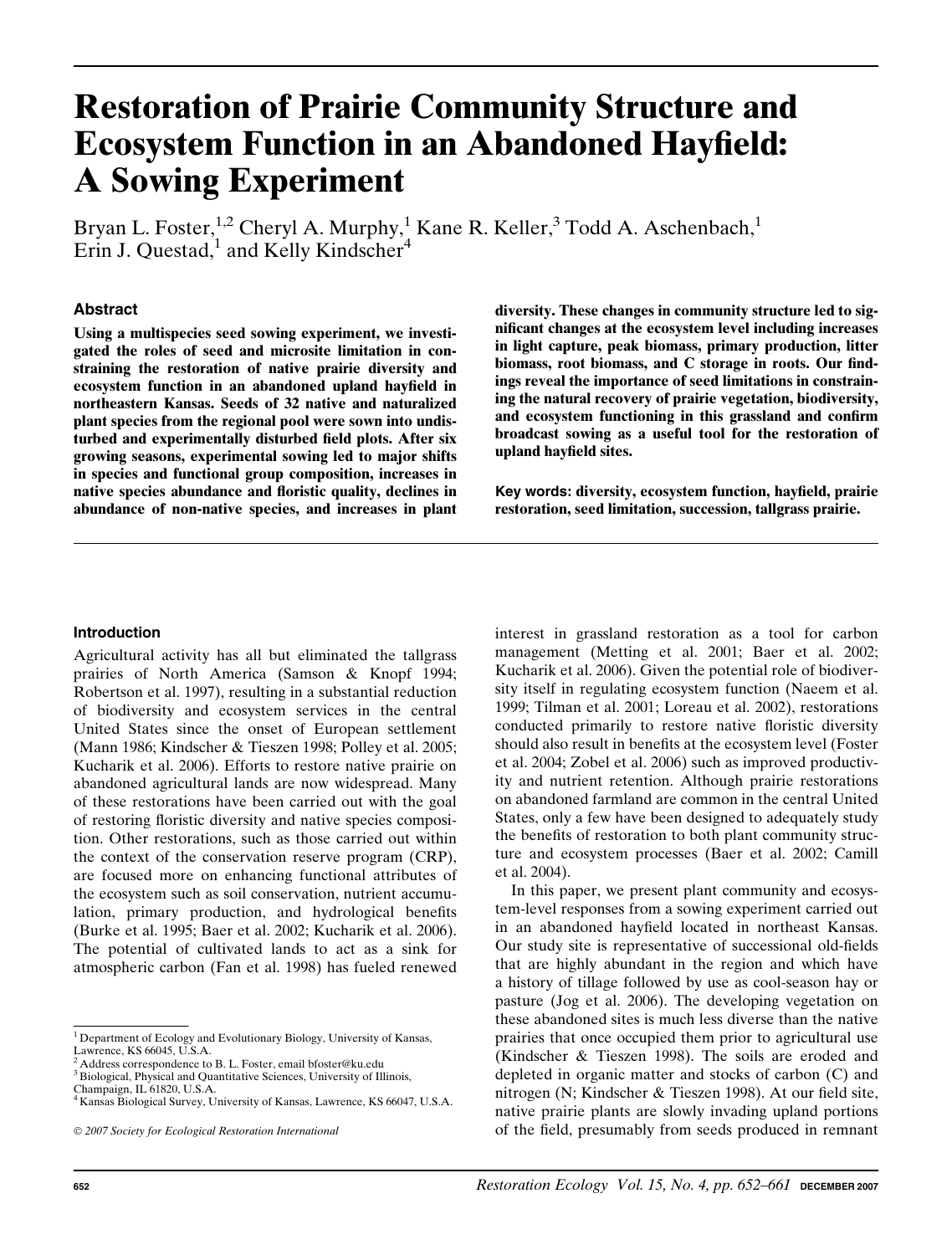prairie adjacent to the site (Foster 2001). Despite some recolonization by native species after two decades of abandonment from hay production, the site at the start of this study was still largely dominated by introduced  $C_3$ hay grasses: Smooth brome (*Bromus inermis*) and Tall fescue (Lolium arundinaceum) and a variety of non-native early successional species.

A general goal of our research at the site has been to understand factors that constrain rates of succession and which limit natural recovery of the dominant prairie vegetation, native diversity, and associated ecosystem functions on abandoned sites. Such an understanding is the first step in developing effective restoration strategies. Slow rates of colonization by prairie species into abandoned farmland could possibly be due to microsite limitations related to alterations of the soil environment imparted by prior management (altered resources or abiotic factors, extirpation of soil mutualists, etc.; Kindscher & Tieszen 1998; Bever et al. 2003; Murphy et al. 2004) and/or by strong competitive resistance to invasion imposed by the current dominant species. Limited dispersal could also constrain rates of reestablishment and interact with local mechanisms of invasion resistance to constrain rates of succession and ecosystem recovery. Dispersal limitations are likely acute in our area given the poor dispersal ability of many native prairie plants and the increasing isolation of native seed sources throughout the fragmented agricultural landscape. In this study, a multispecies sowing experiment has allowed us to (1) examine the extent to which natural conversion to prairie vegetation on abandoned hayfields is constrained by seed availability versus microsite limitation and (2) evaluate the utility of seed sowing in the restoration of abandoned hayfields. Processes that regulate succession or constrain the composition and diversity of a community should also have important consequences for ecosystem function (Odum 1969; Hobbie 1992; Chapin et al. 1997; Knops and Tilman 2000; Tilman et al. 2001). As a result, another goal of the project was to examine the ecosystem consequences of overcoming dispersal limitation in this system via multispecies sowing.

Our previous work has shown that for this abandoned hayfield, a one-time sowing of 32 species led to an increase in initial native plant establishment and diversity that was detectable in upland sites in early years of the study (Foster 2001; Foster et al. 2004). Here, we document the more profound impacts of sowing on community structure that have emerged on these uplands after six years and examine the consequences for ecosystem functioning. To evaluate the effectiveness of sowing for community restoration, we examine responses of species and functional guild composition, native species abundance, species and functional guild diversity, and a floristic quality index. To evaluate consequences at the ecosystem level, we examine responses of energy capture, standing crop biomass, annual net primary production (ANPP), litterfall, root biomass, and pool sizes of soil C and N. We discuss the results in

the context of successional mechanisms and community assembly and evaluate the relevance of our findings to the practice of restoration.

## Methods

## Study Site

This study was conducted at the Nelson Environmental Studies Area, a research facility managed by the Kansas Biological Survey at the University of Kansas and located within the prairie–forest ecotone region of northeastern Kansas (lat  $39^{\circ}03'N$ , long  $95^{\circ}12'W$ ). The site used for this study is a 20-ha abandoned hayfield/pasture dominated by perennial grasses: Smooth brome (Bromus inermis, an introduced  $C_3$  grass); Tall fescue (Lolium arundinaceum, an introduced  $C_3$  grass); Kentucky bluegrass (*Poa praten*sis, an introduced  $C_3$  grass); and Broomsedge (Andropogon virginicus, a native  $C_4$  grass). The field, which had been historically plowed, has been undergoing secondary succession since abandonment in the early 1980s. In the two decades prior to abandonment, the site had been used for cool-season hay production but was also occasionally grazed by cattle. Since abandonment, the site has been periodically mown (every 3–4 years) to discourage shrub and tree invasion, although the site was not mown during the course of the present study 1999–2005. Fire has not been used as a management tool at our field site for at least 30 years. Soils are clay loam (montmorillonitic, mesic Aquic Argiudolls; U.S. Department of Agriculture Soil Conservation Service 1977). Plant productivity varies considerably across the site as a function of topography with the greatest productivity occurring in lowland swales along ephemeral drainages (Foster et al. 2004). The climate of the region is humid continental, with a mean annual temperature of 12.9°C and mean annual precipitation of 930 mm.

#### Experimental Design

In the fall of 1999, forty  $2.5 \times 2.5$ –m plots, each composed of four  $1 \times 1$ –m treatment quadrats, were distributed throughout the 20-ha field site (Foster 2001; Foster et al. 2004). In each plot,  $1 \times 1$ –m quadrats were separated by 0.5-m buffer strips. Plot locations within the field were selected using a stratified random method that assured adequate representation of upland and lowland communities. In this study, we present results from 17 plots situated on upland locations only. We excluded plots established in highly productive lowland swales because these communities represent fundamentally different assemblages from those for which we wished to make inferences—the upland grasslands which are ubiquitous in the region and which are an important target for restoration at our field station. As a result, this particular study presents data collected from a total of 68 upland quadrats (17 plots  $\times$ 4 quadrats).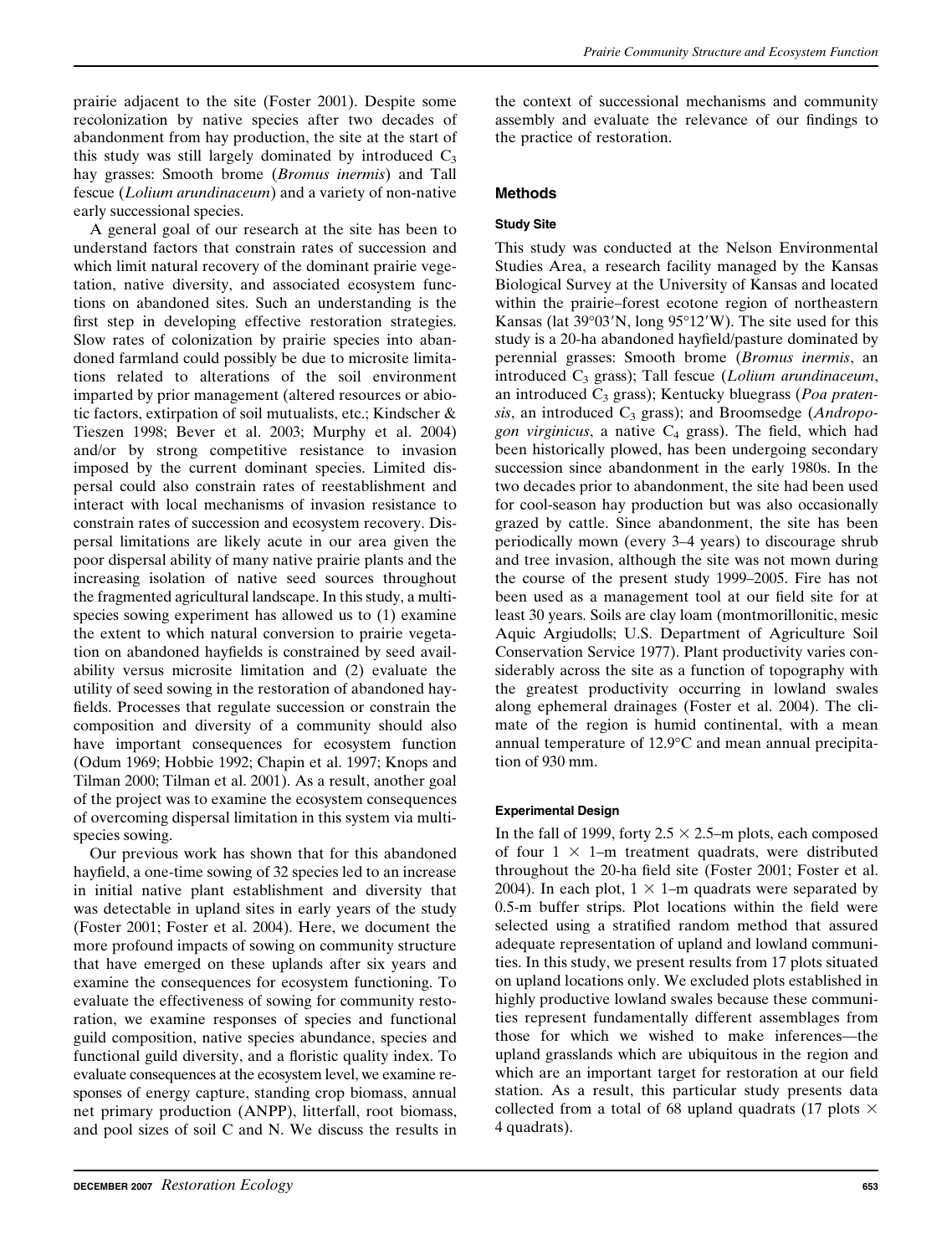To each plot, a  $2 \times 2$  factorial combination of treatments was assigned randomly to the four quadrats in each plot: two levels of multispecies sowing (seeds of 32 grassland species sown, seeds not sown); two levels of disturbance designed to remove biomass and alter microsite availability in the first four years of the experiment (disturbance, no disturbance). In 2000 and 2001, disturbances were applied by removing litter and raking the soil in January and then by clipping and removing the canopy to 15 cm height in April and June. In 2002 and 2003, the plots were clipped in April only and were not raked. In 2004 and 2005, all quadrats were left undisturbed.

Seeds for the experiment were purchased from two regional seed companies (Stock Seed Farms, Murdock, NE, U.S.A.; Delange Seed, Sedgwick, KS, U.S.A.). The seeds were sown evenly by hand into quadrats in January 2000 at a rate of 400 seeds per species. None of the seeds were scarified or otherwise pre-treated before sowing. Sown species represent a wide range of life history and functional groups present in the regional pool and contain both native prairie species (24) and naturalized grassland species (8; Table 1). Non-native species were sown to evaluate questions associated with the original objectives of the experiment (Foster 2001; Foster et al. 2004), which were not explicitly conceived to address the issues of prairie restoration addressed here. Two additional species, L. arundinaceum and P. pratensis (both introduced  $C_3$ grasses) were also sown into the plots but are hereafter treated as non-sown species in this paper because both were already abundant in the majority of quadrats at the start of the study (Foster et al. 2002) and because their abundances were not increased by sowing. Treating these as non-sown species allows us to better evaluate the impact of adding novel species to the system.

At the start of the study, 14 of the 32 sown species were found to occur naturally within the 20-ha study site, whereas the remaining 18 species were found in nearby old-field and prairie habitats within 2 km of the study site (Foster 2001). Of the 14 species present within the immediate study area, two were found to be initially present at low abundance in a small number of the quadrats used for the present study. These species were Rudbeckia hirta (three quadrats) and Monarda fistulosa (one quadrat).

# **Measurements**

In this paper, we present data on plant community and ecosystem responses gathered in the sixth year of the experiment. We harvested above-ground plant biomass from quadrats in mid-June and late September 2005 to capture peak biomass of most early- and late-season species. At each harvest, plant biomass was sampled in a quadrat by clipping the vegetation along the ground in a  $0.1 \times 1$ –m strip with electric grass shears. On each date, biomass was sorted to live and litter fractions, with live fractions further sorted to species. All plant materials were dried to constant mass in a forced-air oven set to 70°C. Immediately after the June harvest, root samples were extracted from all the quadrats in five randomly selected plots to estimate root biomass. Root cores were taken within the harvest strip locations of each quadrat using a 10-cm diameter  $\times$  20-cm deep soil auger. Root cores were soaked overnight in water and then rinsed over a screen the next day to remove soil. After drying to constant mass, root tissue was finely ground and analyzed for percent C and N content using a Carlo-Erba CN autoanalyzer.

Interception of photosynthetically active radiation (PAR interception) by the plant canopy was measured in each quadrat in early June and late September, just prior to the June and September biomass harvests using a PAR ceptometer probe (Decagon devices, Pullman, WA, U.S.A.). On each date, four measurements were taken above and below the canopy of each quadrat so that PAR interception could be expressed as a percentage of full sun  $[(1 - (PAR below canopy/PAR above canopy)) \times 100]$ . PAR interception values for June and September were averaged before analysis.

Just prior to the June biomass harvest, two 2.5-cm diameter  $\times$  20-cm deep soil cores were taken from each quadrat to measure soil organic matter, soil carbon (C), and soil nitrogen (N). The two cores extracted from each quadrat were combined and then passed through a 2-mm sieve to remove root material. The samples were then air-dried before analysis. Percent soil C and N were determined using a LECO CN dry combustion analyzer. Percent soil organic matter was determined using the Walkley–Black procedure (Walkley & Black 1934).

# Data Analysis

June and September biomass data were combined to evaluate species abundances, community composition, diversity, and primary production (ANPP). Species lists from both surveys were combined to capture both early- and late-season species. Peak biomass values for each species (biomass in June or September, whichever greater) were used to estimate individual species production and production of species aggregated by life history group, origin (native or non-native), and functional guild. Life history groups included annuals, short-lived perennials, and longlived perennials. The functional guilds used were  $C_3$  graminoids, C<sub>4</sub> graminoids, non-legume forbs, and legumes. Assignment of species to life history and functional guilds follows the U.S. Department of Agriculture, Natural Resources Conservation Service, Plant Database (http:// plants.usda.gov/). We calculated four measures of plant diversity: species richness  $(S)$ , Shannon diversity  $(H')$ ; Magurran 1988), community evenness  $(H'/H<sub>Max</sub>;$  Magurran 1988), and functional guild diversity  $(H_{FG}^{'})$ .  $H_{FG}^{'}$  was calculated as Shannon diversity using biomass data aggregated by functional guild category. We also calculated Simpson's diversity, but because findings were no different, we report only the Shannon index. A floristic quality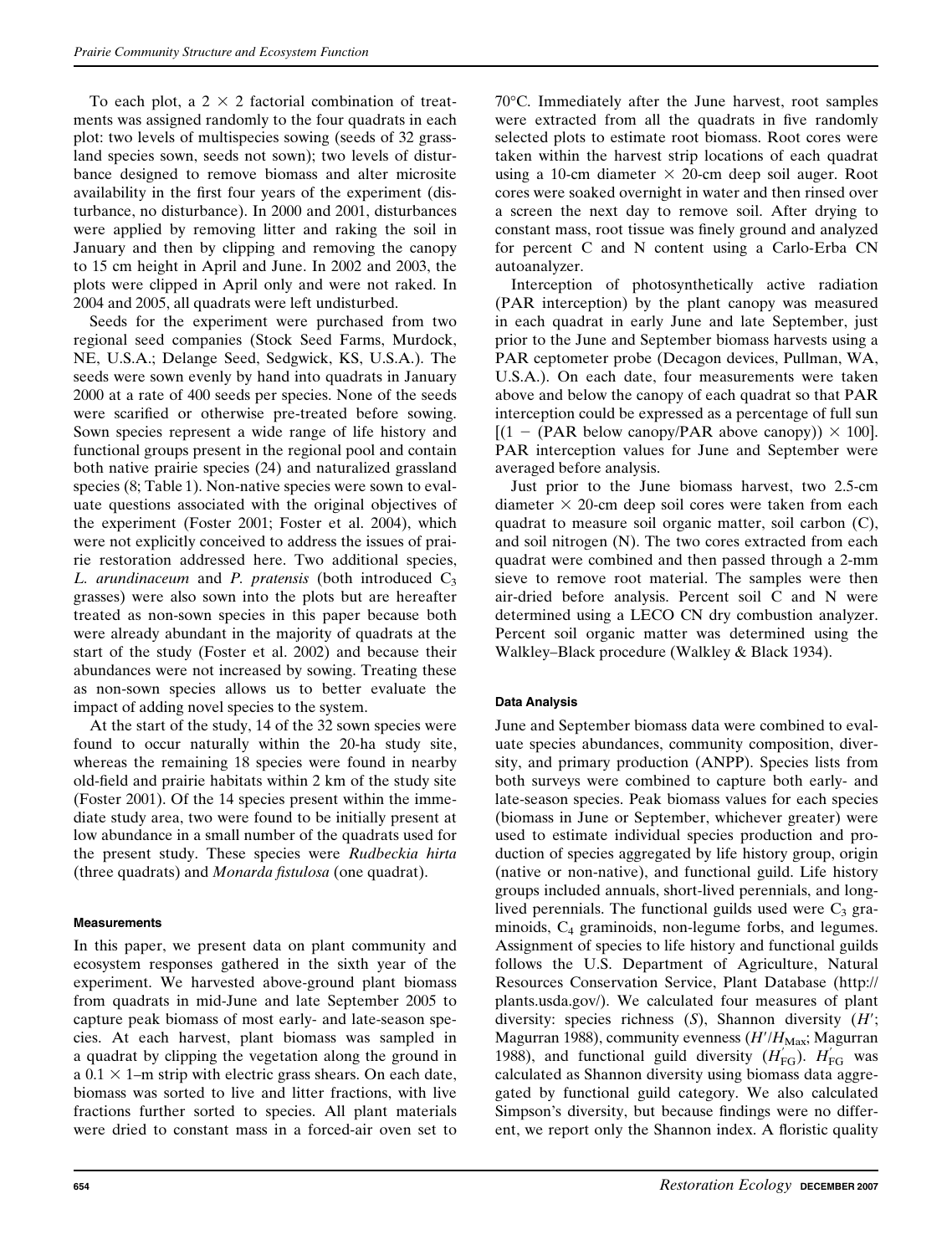| <b>Table 1.</b> Species abundances in 2005 (quadrat occupancy and mean production: $g \cdot m^{-2} \cdot yr^{-1}$ ) in non-sown and sown quadrats. |  |  |  |
|----------------------------------------------------------------------------------------------------------------------------------------------------|--|--|--|
|                                                                                                                                                    |  |  |  |

| <b>Species</b>             | Life History/<br>Functional Guild <sup>a</sup> | CC                      | Origin <sup>b</sup> | Occupancy:<br>Non-Sown<br><i><b>Ouadrats</b></i> | Occupancy:<br>Sown<br><i><b>Ouadrats</b></i> | Production:<br>Non-Sown<br><i><b>Quadrats</b></i> | Production:<br>Sown<br><i><b>Quadrats</b></i> | <b>Observed</b><br><b>Indicator</b><br>Value |
|----------------------------|------------------------------------------------|-------------------------|---------------------|--------------------------------------------------|----------------------------------------------|---------------------------------------------------|-----------------------------------------------|----------------------------------------------|
| Non-sown                   |                                                |                         |                     |                                                  |                                              |                                                   |                                               |                                              |
| Acalypha virginica         | AF                                             | $\boldsymbol{0}$        | $\mathbf N$         | 13                                               | $\overline{4}$                               | 0.30                                              | 0.10                                          | $31**$                                       |
| Andropogon virginicus      | $C_4$ -PG                                      | $\overline{0}$          | $\mathbf N$         | 20                                               | 14                                           | 39.85                                             | 5.46                                          | $52**$                                       |
| Asclepias verticillata     | PF                                             | $\overline{0}$          | N                   | 19                                               | 12                                           | 3.70                                              | 0.71                                          | $35**$                                       |
| <b>Bromus</b> inermis      | $C_3$ -PG                                      | $\overline{0}$          | I                   | 24                                               | 10                                           | 96.84                                             | 47.14                                         | 66**                                         |
| Leptoloma cognatum         | $C_4$ -PG                                      | $\overline{0}$          | $\mathbf N$         | 16                                               | 3                                            | 17.60                                             | 3.82                                          | 43**                                         |
| Lespedeza stipulacea       | AL                                             | $\theta$                | $\mathbf I$         | 9                                                | $\mathbf{1}$                                 | 0.80                                              | 0.01                                          | $23**$                                       |
| Lolium arundinaceum        | $C_4$ -PG                                      | $\overline{0}$          | I                   | 20                                               | 14                                           | 32.85                                             | 12.46                                         | $31**$                                       |
| Tridens flavus             | $C_4$ -PG                                      | $\boldsymbol{0}$        | $\mathbf N$         | 9                                                | 5                                            | 8.50                                              | 0.48                                          | $20*$                                        |
| Solidago canadensis        | PF                                             | $\theta$                | $\overline{N}$      | 11                                               | 5                                            | 19.10                                             | 2.85                                          | $21*$                                        |
| Sown                       |                                                |                         |                     |                                                  |                                              |                                                   |                                               |                                              |
| Achillea millefolium       | PF                                             | $\mathbf{1}$            | $\mathbf N$         |                                                  | $\mathbf{1}$                                 |                                                   | < 0.01                                        |                                              |
| Amorpha canescens          | PL                                             | 7                       | $\overline{N}$      |                                                  | 15                                           | $\overline{\phantom{0}}$                          | 2.21                                          | $29**$                                       |
| An. gerardii               | $C_4$ -PG                                      | 4                       | N                   | $\mathbf{1}$                                     | 24                                           | 0.15                                              | 84.1                                          | $70**$                                       |
| As. tuberosa               | PF                                             | 6                       | $\mathbf N$         |                                                  | 5                                            |                                                   | 0.015                                         | 6n.s.                                        |
| Aster novae-angliae        | PF                                             | 5                       | N                   |                                                  | $\mathbf{1}$                                 | $\equiv$                                          | < 0.01                                        |                                              |
| Bouteloua curtipendula     | $C_4$ -PG                                      | 5                       | N                   |                                                  | 16                                           | $\overline{\phantom{0}}$                          | 8.82                                          | 44**                                         |
| Chrysanthemum leucanthemum | PF                                             | $\boldsymbol{0}$        | $\bf I$             |                                                  | $\overline{\phantom{0}}$                     | $\overline{\phantom{0}}$                          | $\equiv$                                      |                                              |
| Dactylis glomerata         | $C_3$ -PG                                      | $\boldsymbol{0}$        | $\mathbf I$         |                                                  | $\mathbf{1}$                                 | $\overline{\phantom{0}}$                          | < 0.01                                        | 3n.s.                                        |
| Desmanthus illinoensis     | PL                                             | $\overline{c}$          | $\mathbf N$         | $\mathbf{1}$                                     | 13                                           | 0.01                                              | 12.41                                         | $35**$                                       |
| Dalea candidum             | PF                                             | $\overline{7}$          | N                   |                                                  | $\overline{4}$                               |                                                   | 0.16                                          | 12n.s.                                       |
| Dal. purpurea              | PF                                             | 7                       | N                   |                                                  | 3                                            |                                                   | 0.07                                          | 9n.s.                                        |
| Echinacea pallida          | PF                                             | $\overline{7}$          | $\mathbf N$         | $\overline{\phantom{0}}$                         | 13                                           | $\overline{\phantom{0}}$                          | 0.32                                          | $26**$                                       |
| Elymus canadensis          | $C_3$ -PG                                      | 5                       | N                   |                                                  | 3                                            |                                                   | 0.64                                          | 9n.s.                                        |
| Eragrostis trichodes       | $C_3$ -PG                                      | 4                       | ${\bf N}$           |                                                  |                                              |                                                   |                                               |                                              |
| Festuca ovina              | $C_3$ -PG                                      | $\boldsymbol{0}$        | $\bf I$             |                                                  |                                              | $\overline{\phantom{a}}$                          | $\overline{\phantom{0}}$                      |                                              |
| Les. capitata              | PL                                             | 5                       | $\mathbf N$         | $\mathbf{1}$                                     | 33                                           | < 0.01                                            | 247.24                                        | 94**                                         |
| Liatris pycnostachya       | PF                                             | 7                       | N                   |                                                  |                                              |                                                   |                                               |                                              |
| Medicago sativa            | AL                                             | $\overline{0}$          | I                   |                                                  | $\overline{\phantom{0}}$                     |                                                   | $\overline{\phantom{0}}$                      |                                              |
| Melilotus officinalis      | <b>BL</b>                                      | $\overline{0}$          | $\bf{I}$            |                                                  | $\overline{\phantom{0}}$                     |                                                   |                                               |                                              |
| Monarda fistulosa          | PF                                             | 3                       | N                   |                                                  | 17                                           |                                                   | 7.45                                          | $32**$                                       |
| Panicum virgatum           | $C_4$ -PG                                      | 4                       | ${\bf N}$           | $\overline{\phantom{0}}$                         | 18                                           | $\overline{\phantom{0}}$                          | 42.48                                         | 50**                                         |
| Phleum pratense            | $C_3$ -PG                                      | $\overline{0}$          | $\mathbf I$         |                                                  |                                              |                                                   | $\equiv$                                      |                                              |
| Ratibida columnifera       | PF                                             | 4                       | N                   |                                                  | 6                                            |                                                   | 1.10                                          | 15n.s.                                       |
| R. pinnata                 | PF                                             | 3                       | $\mathbf N$         |                                                  | $\overline{c}$                               | $\overline{\phantom{0}}$                          | < 0.01                                        | 7n.s.                                        |
| Rudbeckia hirta            | PF                                             | 3                       | $\mathbf N$         | $\overline{\phantom{0}}$                         | $\mathfrak{2}$                               | $\equiv$                                          | 0.19                                          | 6n.s.                                        |
| Salvia azurea              | PF                                             | $\overline{\mathbf{4}}$ | $\mathbf N$         |                                                  | 29                                           |                                                   | 27.47                                         | 79**                                         |
| Schizachyrium scoparium    | $C_4$ -PG                                      | 5                       | $\mathbf N$         | $\mathbf{1}$                                     | 30                                           | 2.35                                              | 49.55                                         | $69***$                                      |
| Sorghastrum nutans         | $C_4$ -PG                                      | 5                       | $\mathbf N$         | $\mathbf{1}$                                     | 33                                           | 1.16                                              | 80.62                                         | 85**                                         |
| Sporobolus cryptandrus     | $C_4$ -PG                                      | $\overline{0}$          | $\mathbf N$         | 6                                                | 22                                           | 1.85                                              | 15.36                                         | 58**                                         |
| Trifolium pratense         | $\mathbf{PL}$                                  | $\overline{0}$          | I                   |                                                  | $\qquad \qquad$                              |                                                   |                                               |                                              |
| T. repens                  | <b>PL</b>                                      | $\boldsymbol{0}$        | $\bf{I}$            |                                                  |                                              |                                                   |                                               |                                              |
| Tripsacum dactyloides      | $C_4$ -PG                                      | 3                       | $\mathbf N$         | $\equiv$                                         | 22                                           | $\equiv$                                          | 191.75                                        | 52**                                         |

The only non-sown species shown are those that were found to be significant indicator species. All 32 sown species are listed, including nine (underlined species) that were absent from all quadrats in 2005.

aLife history/functional guilds: AF, annual forb; AL, annual legume; BL, biennial legume; PF, perennial forb; PL, perennial legume; C<sub>3</sub>-PG, C<sub>3</sub> perennial grass; C<sub>4</sub>-PG, C<sub>4</sub> perennial grass.

 $C_4$ -PG,  $C_4$  perennial grass.<br><sup>b</sup> N, native origin; I, introduced.<br>\* p < 0.05; \*\* p < 0.01; n.s., not significant at p > 0.05.

index was calculated for each plot based on coefficients of conservatism (CC) assigned to native species in the region by Freeman and Morse (2002). CC values range from 0 to 10 with large values indicative of high-quality prairie species of narrow ecological niche and late-successional status. Smaller CC values indicate more widespread native species of earlier successional stages. A value of 0 was given to all non-native species. For each plot, we report

the modified floristic quality index of Rooney and Rogers (2002), which is simply the mean value of CC (Mean C) across all species present in a given community. We also calculated floristic quality using several other formulations (Freeman & Morse 2002) but report only one because all formulations yielded similar results.

ANPP was estimated by summing the peak biomass values for all species within a quadrat. This measure of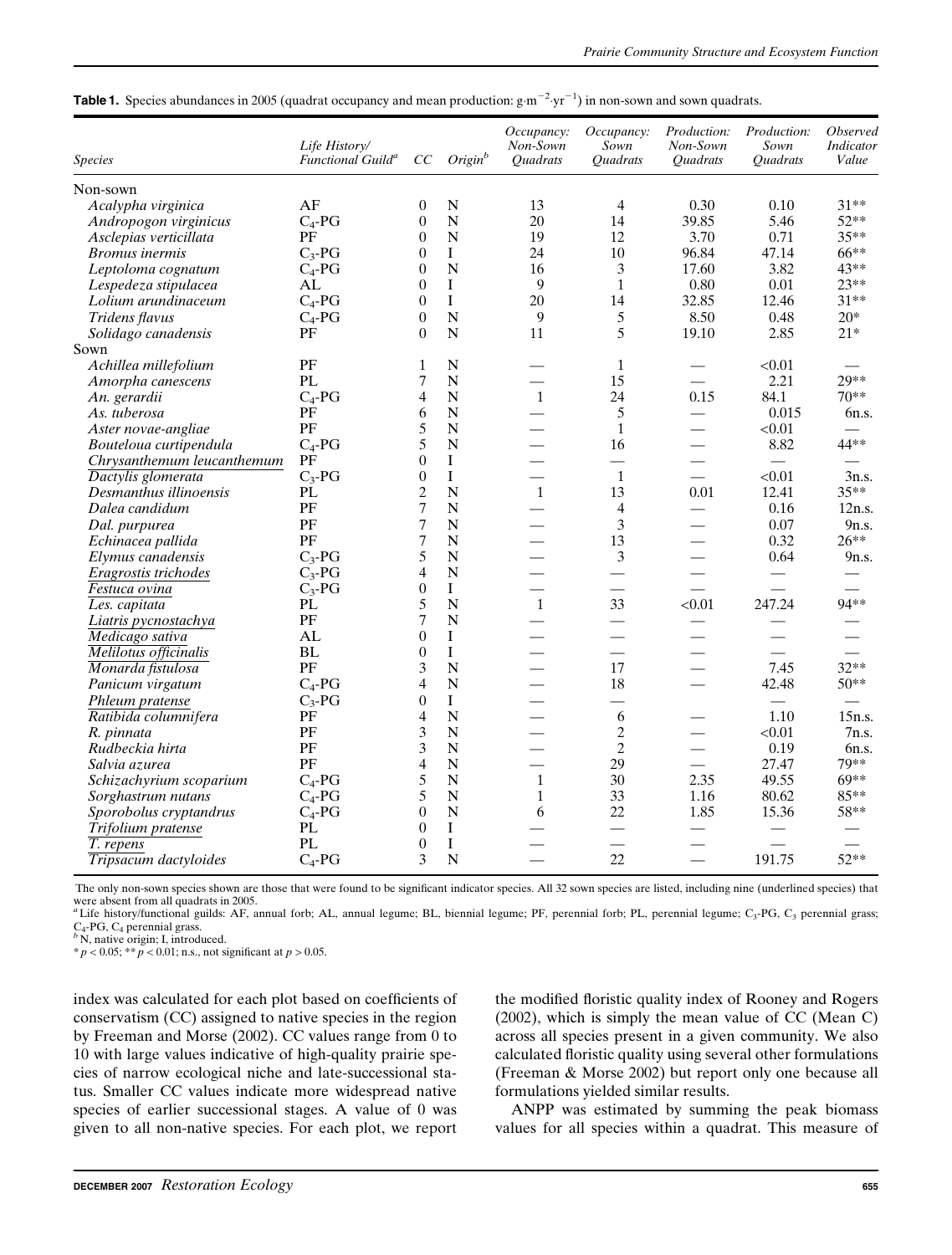ANPP underestimates total annual production because it does not account for root growth and biomass losses resulting from consumption or tissue senescence. However, this measure accounts for a greater proportion of ANPP than a single biomass harvest conducted at peak standing crop.

We used two-factor, within-subjects analysis of variance (ANOVA) to examine the effects of disturbance and sowing on the production of species groups, measures of diversity, floristic quality, and ecosystem variables. To alleviate problems with heteroscedasticity, log transformations were applied to all biomass data and to the diversity indexes ( $H'$  and  $H_{FG}'$ ). Square root and arcsine square root transformations were applied to species richness and light interception data, respectively, to correct for problems with nonnormality and heteroscedasticity. Parametric ANOVA could not be used to evaluate treatment effects on the biomass of some species groups because their data distributions could not be corrected via transformation to meet assumptions of ANOVA. In these cases, we used the nonparametric Scheirer–Ray–Hare test.

We used nonmetric multidimensional scaling (NMDS) as an ordination method to display variation in species and functional guild composition among quadrats. The nonparametric multiple response permutation procedure (MRPP; Zimmerman et al. 1985), operating on Euclidean distances, was used to evaluate the significance of disturbance and sowing effects on community composition. MRPP generates a chance-corrected within-group agreement value  $(A)$  which evaluates the level of within treatment homogeneity of species composition (McCune & Metford 1999). Indicator species analysis (ISA) was then applied to identify those species that contributed significantly to community-level divergence among treatments (Dufrene & Legendre 1997). The indicator value (IV) can range from 0 to 100. Perfect indication of a given treatment  $(IV = 100)$  occurs when a species is present in all replicates of only that treatment.

Univariate statistical analyses were performed using SPSS (version 12.0). Multivariate procedures were performed using PC ORD (version 4.14). Nomenclature follows Kartez and Meacham (2005).

# **Results**

## Community Composition and Floristic Quality

Of the 32 species sown, 23 were recorded in at least one quadrat in 2005 (Table 1). Of the 324 sown species occurrences in 2005, all but 11 were in sown quadrats. The production of sown species in aggregate was increased significantly by sowing, whereas the production of nonsown species was significantly decreased by sowing (Table 2). In the non-sown plots, sown species accounted for less than 2% of total production on average. In sown plots, sown species accounted for over 87% of total production. The production of annuals and short-lived perennials was significantly decreased by sowing, whereas that of long-lived perennials was significantly increased by sowing (Table 2). The production of native species was significantly increased by sowing, whereas that of nonnative species was significantly decreased by sowing. The production of  $C_3$  graminoids was significantly decreased by sowing, whereas that of  $C_4$  graminoids and legumes was significantly increased by sowing.

As evaluated using MRPP, sowing significantly altered species composition ( $A = 0.18$ ,  $p < 0.0001$ ). This clear

| Species/Species Group     | $-Seeds$<br>$-Disturbance$ | $+Seeds$<br>$-Disturbance$ | $-Seeds$<br>$+$ Disturbance | $+Seeds$<br>$+$ Disturbance | <b>Significant Factors</b> |
|---------------------------|----------------------------|----------------------------|-----------------------------|-----------------------------|----------------------------|
|                           |                            |                            |                             |                             |                            |
| Sown/non-sown             |                            |                            |                             |                             |                            |
| Sown species <sup>a</sup> | 7.80                       | 910.32                     | 3.60                        | 793.34                      | $Sow***$                   |
| Non-sown species          | 293.73                     | 140.80                     | 300.10                      | 115.31                      | $Sow***$                   |
| Life history              |                            |                            |                             |                             |                            |
| Annuals <sup>a</sup>      | 3.82                       | 0.10                       | 1.60                        | 0.24                        | $Sow***$                   |
| Short-lived perennials    | 23.10                      | 4.22                       | 56.90                       | 3.23                        | $Sow**$                    |
| Long-lived perennials     | 274.01                     | 1.046.90                   | 245.33                      | 905.20                      | Sow***                     |
| Origin                    |                            |                            |                             |                             |                            |
| Native species            | 118.10                     | 925.52                     | 129.76                      | 813.42                      | $Sow***$                   |
| Non-native species        | 183.33                     | 125.62                     | 174.40                      | 95.22                       | $Sow***$                   |
| Functional guilds         |                            |                            |                             |                             |                            |
| $C_3$ graminoids          | 182.93                     | 127.01                     | 198.71                      | 97.43                       | $Sow***$                   |
| $C_4$ graminoids          | 81.11                      | 614.80                     | 64.70                       | 502.10                      | Sow***                     |
| Non-legume forbs          | 36.33                      | 42.22                      | 39.32                       | 48.20                       | n.s.                       |
| Legumes $a$               | 0.10                       | 267.10                     | 0.10                        | 258.80                      | $Sow***$                   |

**Table 2.** Treatment effects on the mean production  $(g \cdot m^{-2} \cdot yr^{-1})$  of species grouped by sowing status, life history, origin, and functional guild.

When calculating biomass production of species grouped as either non-sown or sown, we treated the sown species, *Lolium arundinaceum* and Poa pratensis, as nonsown species in the formulation of these groups. See the Methods section for explanation.

'Nonparametric Scheirer–Ray–Hare test used in lieu of ANOVA. \*\*  $p < 0.01$ ; \*\*\*  $p < 0.001$ ; n.s., not significant at  $p > 0.05$ .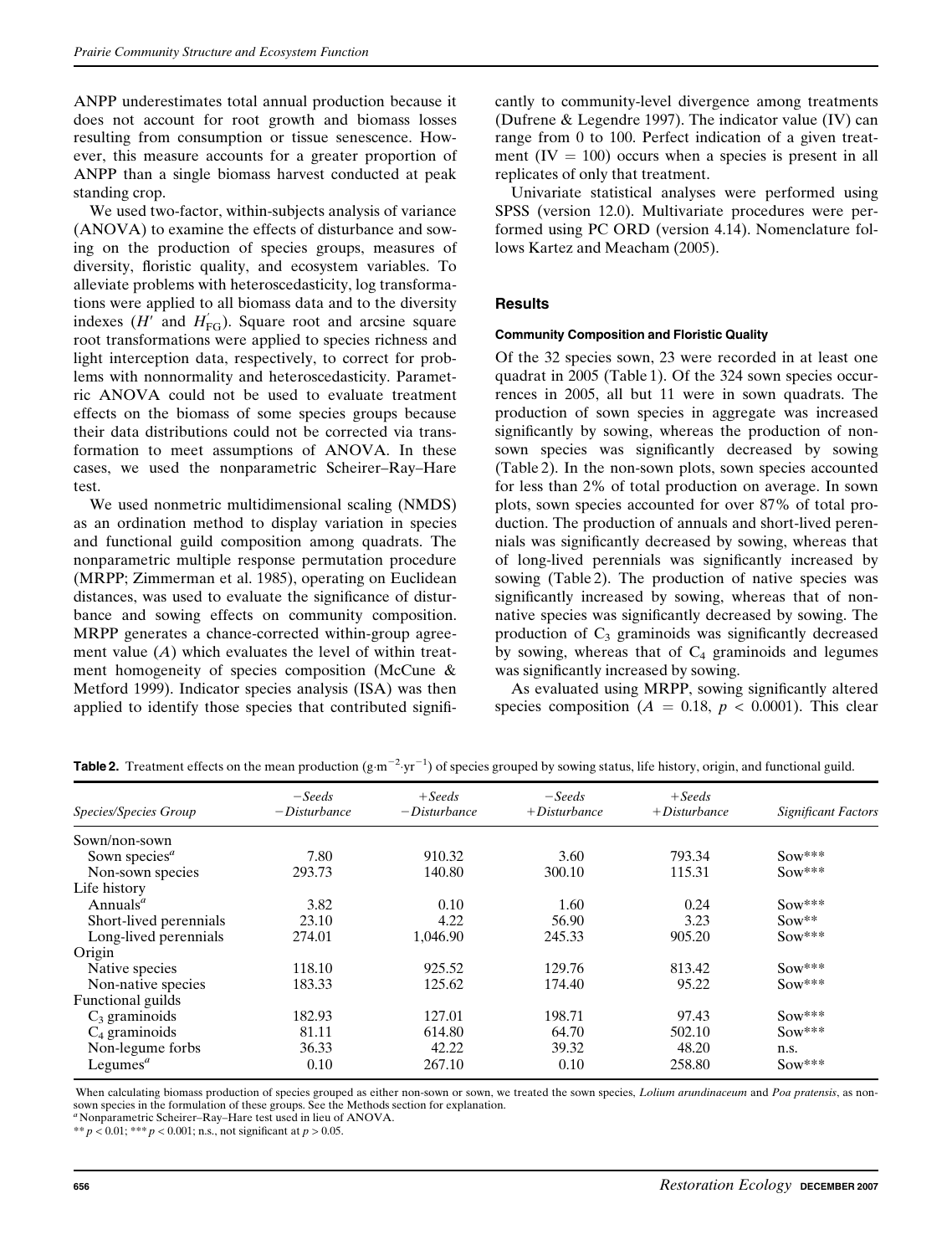sowing effect is readily apparent from the complete separation of non-sown and sown quadrats along axis 1 of the NMDS ordination (Fig. 1A). ISA identified 22 species as significant indicators of the sowing effect on community composition (Table 1). All the non-sown indicator species (nine) were reduced in abundance by sowing. The sown indicator species (13), all of which were native, were increased in abundance by sowing. MRPP also revealed a marginally significant influence of disturbance on species composition ( $A = 0.029$ ,  $p = 0.053$ ). Quadrat scatter along axis 2 of the ordination suggested that sown quadrats responded more clearly to disturbance than non-sown plots. To test this possibility, we conducted MRPP to evaluate the effect of disturbance on species composition for sown and non-sown quadrats separately. We found that disturbance altered species composition significantly only among sown quadrats  $(A = 0.042, p < 0.01)$ , suggesting a subtle interaction effect on species composition. As indicated by ISA, the disturbance effect in sown plots primar-



Figure 1. NMDS ordinations of (A) species and (B) functional guild composition.

ily reflects a contrast in production between the sown  $C_4$ grass Tripsacum dactyloides (IV = 61.8,  $p < 0.01$ ), which was reduced in production by disturbance and three other sown  $C_4$  grasses that were all increased in production by disturbance: *Panicum virgatum* (IV = 58.7,  $p < 0.05$ ), Sorghastrum nutans (IV = 63.5,  $p < 0.05$ ), and Schizachyrium scoparium (IV = 60.0,  $p < 0.05$ ).

Not surprisingly, sowing also significantly altered functional guild composition ( $A = 0.18$ ,  $p < 0.0001$ ) as is apparent in the NMDS ordination of functional guild composition (Fig. 1B). This sowing effect reflects a contrast between the  $C_3$  grasses (IV = 63.0,  $p < 0.01$ ), which were reduced in production by sowing and the  $C_4$  grasses (IV = 88.5,  $p < 0.01$ ) and legumes (IV = 99.7,  $p < 0.01$ ), which were increased in production by sowing. Disturbance had no impact on functional guild composition ( $A = 0.009$ ,  $p > 0.05$ ).

Floristic quality measured as Mean C was significantly increased by sowing but was unaffected by disturbance (Fig. 2). Values ranged between 0 and 3.2 for non-sown plots and between 2.7 and 4.8 for sown plots.

#### **Diversity**

The mean richness of sown species was significantly increased by sowing (Table 3) but to a greater extent in disturbed than in nondisturbed quadrats (sowing  $\times$  disturbance interaction). The mean richness of non-sown, resident species was significantly reduced by sowing. Mean total species richness and mean Shannon diversity were both increased significantly and additively by sowing and disturbance, although the magnitude of the sowing effect was greater than the disturbance effect (Table 3). Mean community evenness and functional guild diversity were both increased significantly by sowing.

#### Ecosystem Responses

Litter mass was significantly increased by sowing and disturbance. However, the positive effect of sowing on litter



Figure 2. Response ( $(\bar{X} + 1 \text{ SD})$  of floristic quality (Mean C) to sowing and disturbance.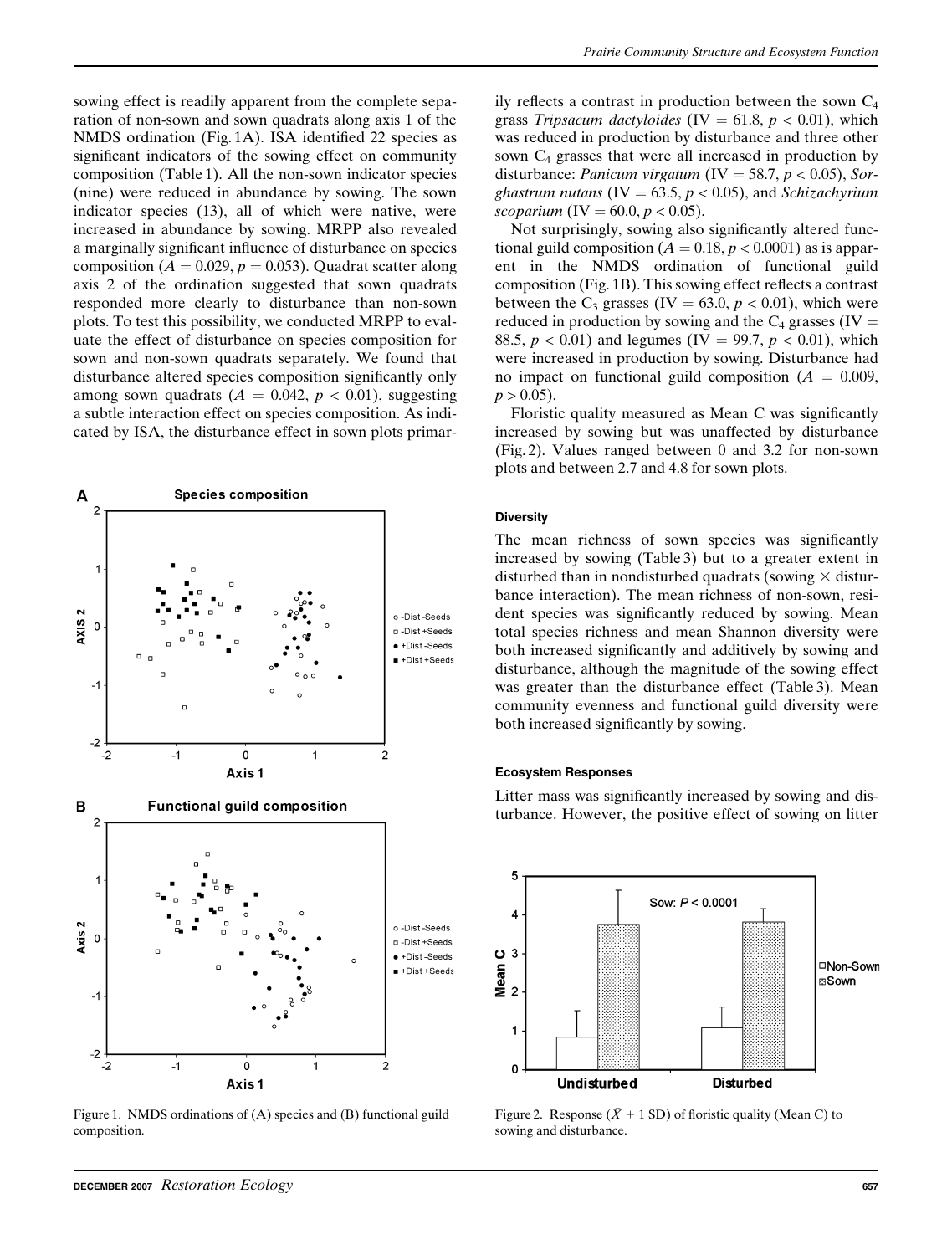| Table 3. Treatment; effects on measures of plant diversity. |  |  |  |  |
|-------------------------------------------------------------|--|--|--|--|
|-------------------------------------------------------------|--|--|--|--|

| Diversity Measure                        | $-Seeds$<br>$-Disturbance$ | $+Seeds$<br>$-Disturbance$ | $-Seeds$<br>$+$ Disturbance | $+Seeds$<br>$+Disturbance$ | <b>Significant Factors</b>        |
|------------------------------------------|----------------------------|----------------------------|-----------------------------|----------------------------|-----------------------------------|
| Sown species richness <sup>a</sup>       | 0.41                       | 8.01                       | 0.42                        | 10.05                      | Sow**, Dist*, Sow $\times$ Dist** |
| Non-sown species richness                | 7.12                       | 4.58                       | 8.05                        | 5.01                       | $Sow***$                          |
| Total species richness $(S)$             | 7.53                       | 12.60                      | 8.50                        | 15.10                      | $Sow***$ , $Dist***$              |
| Species diversity $(H_{\rm SP})$         | 1.15                       | 1.56                       | 1.32                        | 1.85                       | $Sow***$ . Dist**                 |
| Community evenness $(H'/H_{\text{Max}})$ | 0.56                       | 0.65                       | 0.59                        | 0.72                       | $Sow**$                           |
| Functional diversity $(H_{\text{FG}})$   | 0.53                       | 0.89                       | 0.67                        | 0.98                       | $Sow***$                          |

<sup>a</sup> Nonparametric Scheirer–Ray–Hare test used in lieu of ANOVA.

 $* p < 0.05; ** p < 0.01; *** p < 0.001.$ 

was of greater magnitude in disturbed than in nondisturbed plots (sowing  $\times$  disturbance interaction; Table 4). Root biomass, peak above-ground biomass, ANPP, and PAR interception were all significantly increased by sowing (Table 4). On average, sowing increased mean peak biomass by a factor of 3.3, mean ANPP by a factor of 3.2, and mean root biomass by a factor of 2.7. Carbon storage in roots and root tissue C:N ratio both were increased significantly by sowing. Soil organic matter and percent soil C and N were unaffected by sowing and disturbance.

## **Discussion**

After six growing seasons, experimental sowing led to shifts in species and functional group composition, increases in native species abundance and floristic quality, declines in abundance of non-native species, and increases in plant diversity. These shifts in community structure led to changes at the ecosystem level including increases in light capture, peak biomass, primary production, litter biomass, root biomass, and C storage in roots. Our findings reveal the importance of seed limitations in constraining the natural recovery of prairie vegetation, biodiversity, and ecosystem functioning in this grassland and confirm sowing as a useful tool for the restoration of upland hayfield sites.

| <b>Table 4.</b> Treatment effects on ecosystem variables. |  |  |  |
|-----------------------------------------------------------|--|--|--|
|-----------------------------------------------------------|--|--|--|

#### Community Responses

An assessment of recent sowing experiments suggests that seed limitations of plant diversity and composition may be common in plant communities, particularly those that support low to moderate levels of productivity (Tilman 1997; Zobel et al. 2000; Foster 2001; Foster & Tilman 2003; Eskelinen & Virtanen 2005; Houseman & Gross 2006; Zeiter et al. 2006). However, as suggested by Zobel and Kalamees (2005), the role of seed limitation in plant communities may often be overestimated due to the short duration of most of these experiments. Diversity enhancement in response to sowing in short-term experiments could be overly influenced by the initial responses of seedlings and juveniles, responses that could turn out to be transient and thus inconsequential to the community over the long term. In our study, sowing led to unambiguous changes in plant composition, floristic quality, and diversity. After six years, native species, particularly native  $C_4$ grasses and legumes, dominated the sown plots, comprising 89% of community production. Sowing also reduced the biomass of non-sown resident species by an average of 57%, reflecting rapid competitive decline in the abundance of resident annual and short-lived perennial species and resulting in the average local extinction of 2.8 nonsown species per quadrat. Sowing increased floristic quality to similar levels recorded in nearby native prairies used for hay or grazing (Jog et al. 2006).

| Ecosystem Variable                    | $-Seeds$<br>$-Disturbance$ | $+Seeds$<br>$-Disturbance$ | $-Seeds$<br>$+Disturbance$ | $+ Seeds$<br>$+Disturbance$ | <b>Significant Factors</b>        |
|---------------------------------------|----------------------------|----------------------------|----------------------------|-----------------------------|-----------------------------------|
| Litter mass $(g/m^2)$                 | 221.02                     | 482.82                     | 280.63                     | 699.40                      | Sow**, Dist**, Sow $\times$ Dist* |
| Root mass $(g/m^3)$                   | 233.86                     | 778.29                     | 203.04                     | 411.18                      | $Sow*$                            |
| Peak biomass $(g/m^2)$                | 269.02                     | 969.41                     | 276.40                     | 822.85                      | $Sow***$                          |
| ANPP $(g \cdot m^{-2} \cdot yr^{-1})$ | 301.47                     | 1,051.14                   | 303.80                     | 908.64                      | $Sow***$                          |
| PAR interception $(\%)$               | 80.65                      | 92.80                      | 82.76                      | 95.82                       | $Sow***$                          |
| C storage in roots $(g/m^3)$          | 83.58                      | 291.44                     | 72.96                      | 150.70                      | $Sow*$                            |
| N storage in roots $(g/m^3)$          | 4.04                       | 10.82                      | 3.58                       | 5.54                        | n.s.                              |
| Root C:N                              | 20.54                      | 35.10                      | 19.16                      | 29.65                       | $Sow**$                           |
| Soil organic<br>content $(\% )$       | 3.22                       | 2.99                       | 2.97                       | 3.09                        | n.s.                              |
| Total soil $C(\%)$                    | 1.95                       | 1.81                       | 1.84                       | 1.86                        | n.s.                              |
| Total soil $N$ $(\%)$                 | 0.17                       | 0.16                       | 0.16                       | 0.16                        | n.s.                              |
|                                       |                            |                            |                            |                             |                                   |

 $* p < 0.05; ** p < 0.01; *** p < 0.001;$  n.s., not significant at  $p > 0.05$ .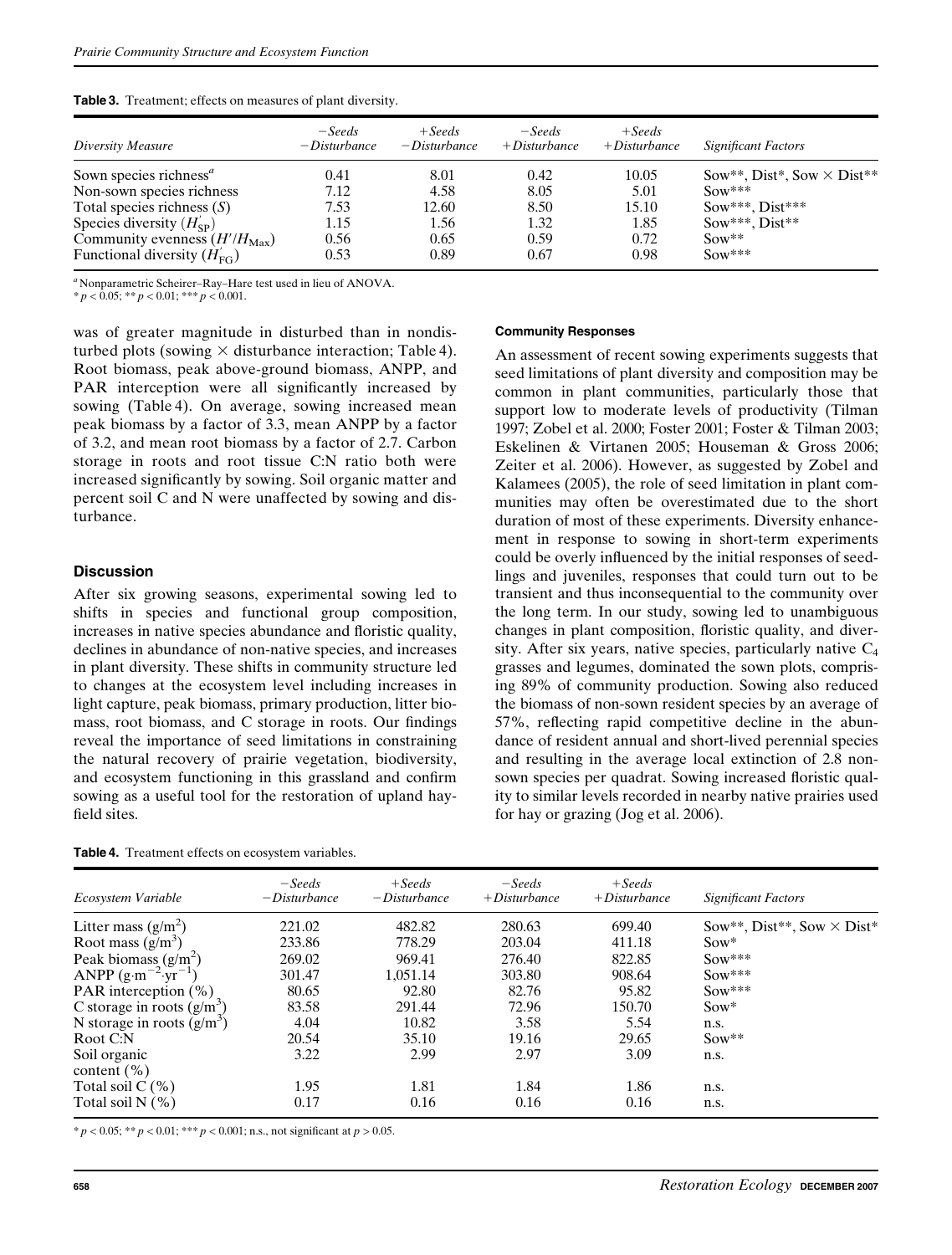It is clear that the decline in abundance of non-sown species in our sown plots was the result of removing dispersal barriers of superior competitors in the regional pool, particularly the native  $C_4$  grasses, which rose from initial rarity at the time of sowing to eventual dominance. These native perennial grasses are known to be efficient competitors for N (Tilman &Wedin 1991), a resource that is limiting at our field site (Kincaid et al. 2002; Billings et al. 2006).

These findings indicate that diversity and the dominant species composition of plant neighborhoods are strongly constrained by dispersal limitation in this grassland and that microsite limitation is of secondary importance. Microsite limitation was implicated by positive effects of experimental disturbance on sown species richness, total richness, and Shannon diversity. Disturbance also altered community composition, but only in sown quadrats, illustrating an interaction between species availability and disturbance on community structure. It appears that the subtle disturbance effect on species composition observed in sown quadrats resulted entirely from differential responses to disturbance among sown species in the same functional guild: the  $C_4$ graminoids. This explains why there was no effect of disturbance on functional guild composition. The sown  $C_4$  grass, Tripsacum dactyloides, established and performed much better in undisturbed quadrats than the other sown  $C_4$ grasses which have much smaller seeds. It is not clear why this occurred, but it may reflect the advantage that big seeds give to *Tripsacum* in establishing in thick litter and undisturbed vegetation. Although the above responses to experimental disturbance implicate microsite limitation, seed limitation appears to be of much greater significance to the community.

Our results show that these grasslands, once released from intensive management (annual haying and fertilization), become highly invasible and unstable systems that convert rapidly (<6 years) to dominance by late-successional prairie species in the absence of seed limitations. The extreme degree to which succession is constrained in these systems by seed availability is illustrated by the fact that all the sown species that are currently abundant in sown quadrats have source populations within 200 m, yet have failed to colonize and dominate on their own after more than 20 years of abandonment.

In the absence of mowing or burning, abandoned agricultural fields will eventually succeed to shrub and tree dominance in our region (Fitch & Kettle 1988; Cook et al. 2005). However, the speed of this conversion depends to a large extent on the distance of a locality from sources of woody plant propagules (Yao et al. 1999; Cook et al. 2005). In a long-term, permanent plot study of old-field succession conducted nearby in the absence of disturbance (Cook et al. 2005), prairie plants were virtually absent from the herb-dominated stages of succession (1–14 years postabandonment) before woody plants rose to dominance. The herb stage was instead dominated primarily by well-dispersed broadleaf forbs in the Asteraceae: Solidago canadensis and various species in the genus Aster. Our

findings in the current study suggest that the lack of a period of dominance by the native tallgrasses and other prairie species during old-field succession is largely the result of seed limitation rather than microsite limitation.

Although our study supports strong seed limitation of diversity, the dominant prairie tallgrasses, and of several other prairie species, it is important to note that many prairie species may be limited by other factors. Of the 24 prairie species sown in this experiment, two were absent from the community by the sixth-growing season and only 11 of the remaining 22 were present in plots as abundant reproductive adults. It is possible that local microsite availability or biotic limitations such as resource competition, seed predation, a lack of soil mutualists (Bever et al. 2003), or the presence of natural enemies may be more important constraints for these species than seed limitation.

#### Ecosystem Responses

In this study, seed additions led to substantial changes in a number of ecosystem characteristics, indicating that seed availability can limit the recovery of community structure and ecosystem functioning during succession on these abandoned hayfields. The positive effect of sowing on productivity observed here largely reflects the successful establishment and growth of native  $C_4$  grasses. However, the most abundant species in sown quadrats was a common prairie legume, Lespedeza capitata, which likely enhanced the productivity of sown quadrats even further via nitrogen fixation. These observed impacts of sowing on productivity suggest that even 20 or more years after abandonment, productivity of abandoned hayfields may be far below their potential maximum as a result of dispersal limitations. As a point of comparison, mean peak above-ground biomass in the sown quadrats of this experiment (895  $g/m<sup>2</sup>$ ) exceeded the long-term average recorded in nearby native prairie on the same soil type  $(718 \text{ g/m}^2)$ ; Kettle et al. in preparation), suggesting that ANPP can be restored rapidly upon release from dispersal constraints as accomplished in this study through sowing. These results are consistent with studies showing that the productivity of prairie restorations can equal or even exceed that of nearby native prairie (Baer et al. 2002; Martin et al. 2005). Productivity in restorations may be greater than in undisturbed prairie due to residual nitrogen in soil from agricultural uses at the time of abandonment or from the use of highly productive grass cultivars (Knapp & Dyer 1998; Baer et al. 2002). The presence of sown legumes, at much higher abundances than in nearby native prairie, may partially explain the greater productivity of sown quadrats in our study.

Although sowing led to rapid recovery of productivity, and thus C capture by the ecosystem, there was no similar recovery of soil organic matter or total C and N content. This is not unexpected given that organic matter typically accumulates very slowly in soils abandoned from agriculture (Knops & Tilman 2000). Baer et al. (2002) found that total soil C and N increased only very slightly across a 12-year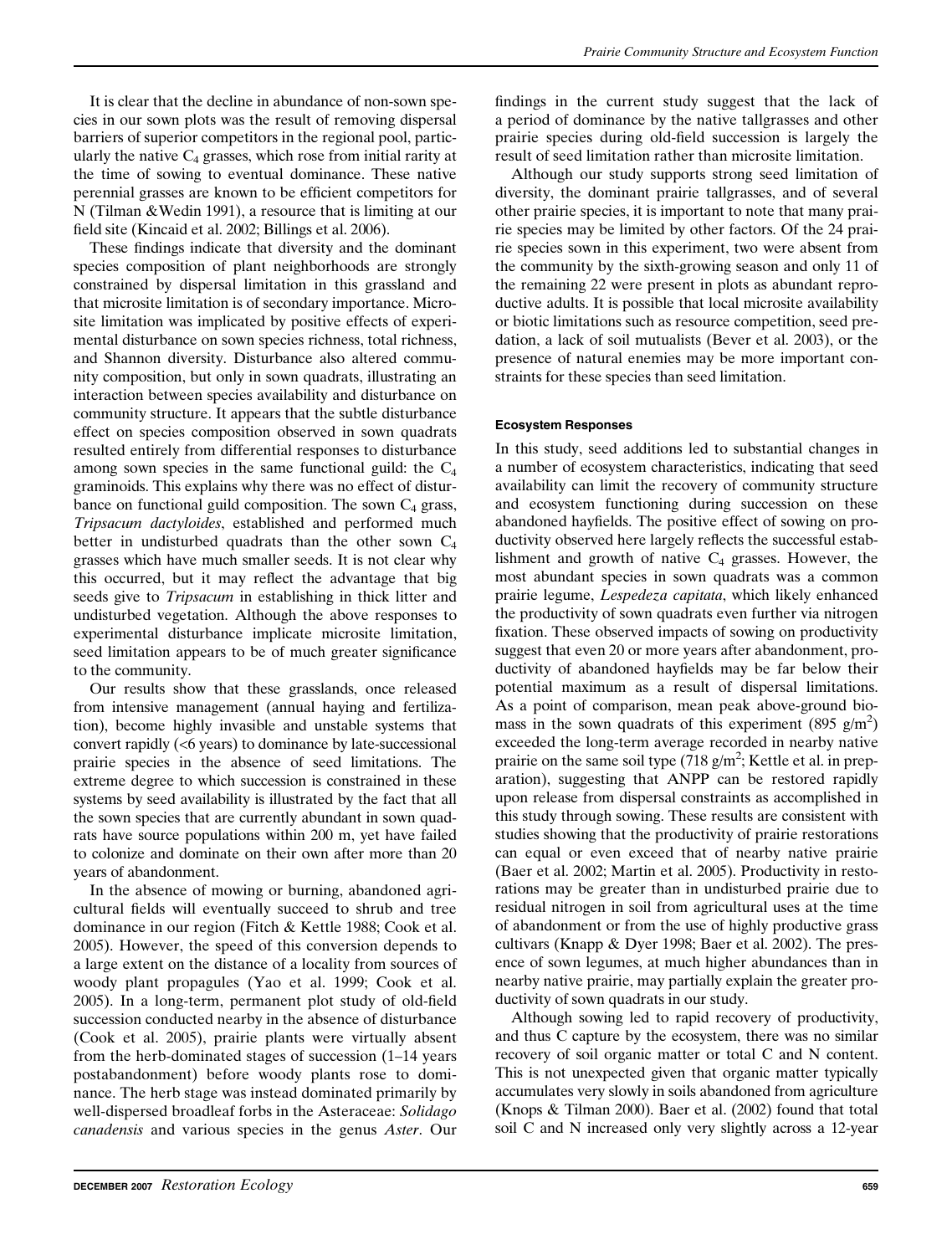chronosequence of abandoned fields that had been planted to native  $C_4$  grasses as part of the CRP. This and other studies (Burke et al. 1995; Knops & Tilman 2000) indicate that it would likely take many decades or even centuries to recover pre-agricultural levels of soil organic matter on abandoned old-fields and/or prairie restorations (Kindscher & Tieszen 1998). In our study, we do expect to eventually see increased organic matter and soil C in our sown quadrats given their drastically altered composition and enhanced productivity. We did find greater storage of C in roots in the sown quadrats, reflecting greater root biomass and higher C content (higher C:N ratio) of root tissue. Over time, these differences are expected to lead to greater long-term C storage in soil organic matter (Baer et al. 2002).

# Conclusions: Implications for Succession and **Restoration**

Although numerous mechanisms regulate secondary succession, dispersal limitations clearly play a large role in governing rates of community change following abandonment (Pickett et al. 1987; Myster & Pickett 1993; Tilman 1994; Foster & Gross 1999; Cook et al. 2005). Our results show that early successional species including annuals, short-lived perennials, and introduced  $C_3$  grasses originally planted for hay can persist for many years after abandonment. However, this persistence is unstable, transient and reflects slow arrival of superior native competitors that can rapidly replace early successional species once severe dispersal limitations are overcome. Our findings generally support the competition–colonization trade-off as a fundamental mechanism driving rates of secondary succession on abandoned agricultural lands (Tilman 1994; Pacala & Rees 1998).

As landscapes become more fragmented and native species pools become further diminished, rates of vegetation recovery following land abandonment will likely degrade further as a result of acute seed limitation, with important consequences for recovery of ecosystem functions. Our findings indicate that the sowing of abandoned upland sites in our region may be effective to assist vegetation recovery and enhance many aspects of community structure and function including native species composition, native diversity, ANPP, and some components of soil function and nutrient cycling.

# Implications for Practice

- On abandoned cool-season hayfields in the Midwest, seed limitation can strongly limit rates of natural succession toward prairie and, as a result, limit the recovery of primary production and other ecosystemlevel processes.
- By circumventing seed limitations, broadcast sowing can be an affective tool for prairie restoration of abandoned cool-season grasslands, with positive benefits at the ecosystem level.

## Acknowledgments

We are grateful to D. Kettle, G. Pittman, and B. Johanning for logistical support. We thank T. Dickson, S. Martin, A. Ross, and D. Ross for help establishing the experiment. Two anonymous reviewers provided useful comments on earlier drafts of the manuscript. This research was funded by a University of Kansas General Research Fund award and by grants from National Science Foundation (DEB01- 08302) and USDA-NRICGP (2003-35101-12934). Additional support was provided to K.R.K. by National Science Foundation, Research Experience for Undergraduates site grant (DBI-0353911).

# LITERATURE CITED

- Baer, S. G., D. J. Kitchen, J. M. Blair, and C. W. Rice. 2002. Changes in ecosystem structure and function along a chronosequence of restored grasslands. Ecological Applications 12:1688–1701.
- Bever, J., P. A. Schultz, R. M. Miller, L. Gades, and J. D. Jastrow. 2003. Inoculation with prairie mycorrhizal fungi may improve restoration of native prairie plant diversity. Ecological Restoration 21:311–312.
- Billings, S. A., C. M. Brewer, and B. L. Foster. 2006. Incorporation of plant residues into soil organic matter fractions with grassland management practices in the North American Midwest. Ecosystems 9:805–815.
- Burke, I. C., W. K. Lauenroth, and D. P. Coffin. 1995. Soil organic matter recovery in semiarid grasslands: implications for the conservation reserve program. Ecological Applications 5:793–801.
- Camill, P., M. J. McKone, and S. T. Sturgis. 2004. Community- and ecosystem-level changes in a species-rich tallgrass prairie restoration. Ecological Applications 14:1680–1694.
- Chapin, F. S. III, B. H. Walker, R. J. Hobbs, D. U. Hooper, J. H. Lawton, O. E. Sala, and D. Tilman. 1997. Biotic control over the functioning of ecosystems. Science 277:500–504.
- Cook, W. M., J. Yao, B. L. Foster, R. D. Holt, and L. B. Patrick. 2005. Secondary succession in an experimentally fragmented landscape: community patterns across space and time. Ecology 86:1267–1279.
- Dufrene, M., and P. Legendre. 1997. Species assemblages and indicator species: the need for a flexible asymmetrical approach. Ecological Monographs 67:345–366.
- Eskelinen, A., and R. Virtanen. 2005. Local and regional processes in low-productive mountain plant communities: the roles of seed and microsite limitation in relation to grazing. Oikos 110:360–368.
- Fan, S., M. Gloor, J. Mahlman, S. Pacala, J. Sarmiento, T. Takahashi, and P. Tans. 1998. A large terrestrial carbon sink in North America implied by atmospheric and oceanic carbon dioxide data and models. Science 282:442–446.
- Fitch, H. S., and W. D. Kettle. 1988. Kansas ecological reserves. Transactions of the Kansas Academy of Science 91:30–36.
- Foster, B. L. 2001. Constraints on colonization and species richness along a grassland productivity gradient: the role of propagule availability. Ecology Letters 4:530–535.
- Foster, B. L., T. L. Dickson, C. A. Murphy, I. S. Karel, and V. H. Smith. 2004. Propagule pools mediate community assembly and diversityecosystem regulation along a grassland productivity gradient. Journal of Ecology 92:435–449.
- Foster, B. L. and K. L. Gross. 1999. Temporal and spatial patterns of woody plant establishment in Michigan old-fields. American Midland Naturalist 142:229–243.
- Foster, B. L., V. H. Smith, T. L. Dickson, and T. Hildebrand. 2002. Invasibility and compositional stability in a grassland community: relationships to diversity and extrinsic factors. Oikos 99:300–307.